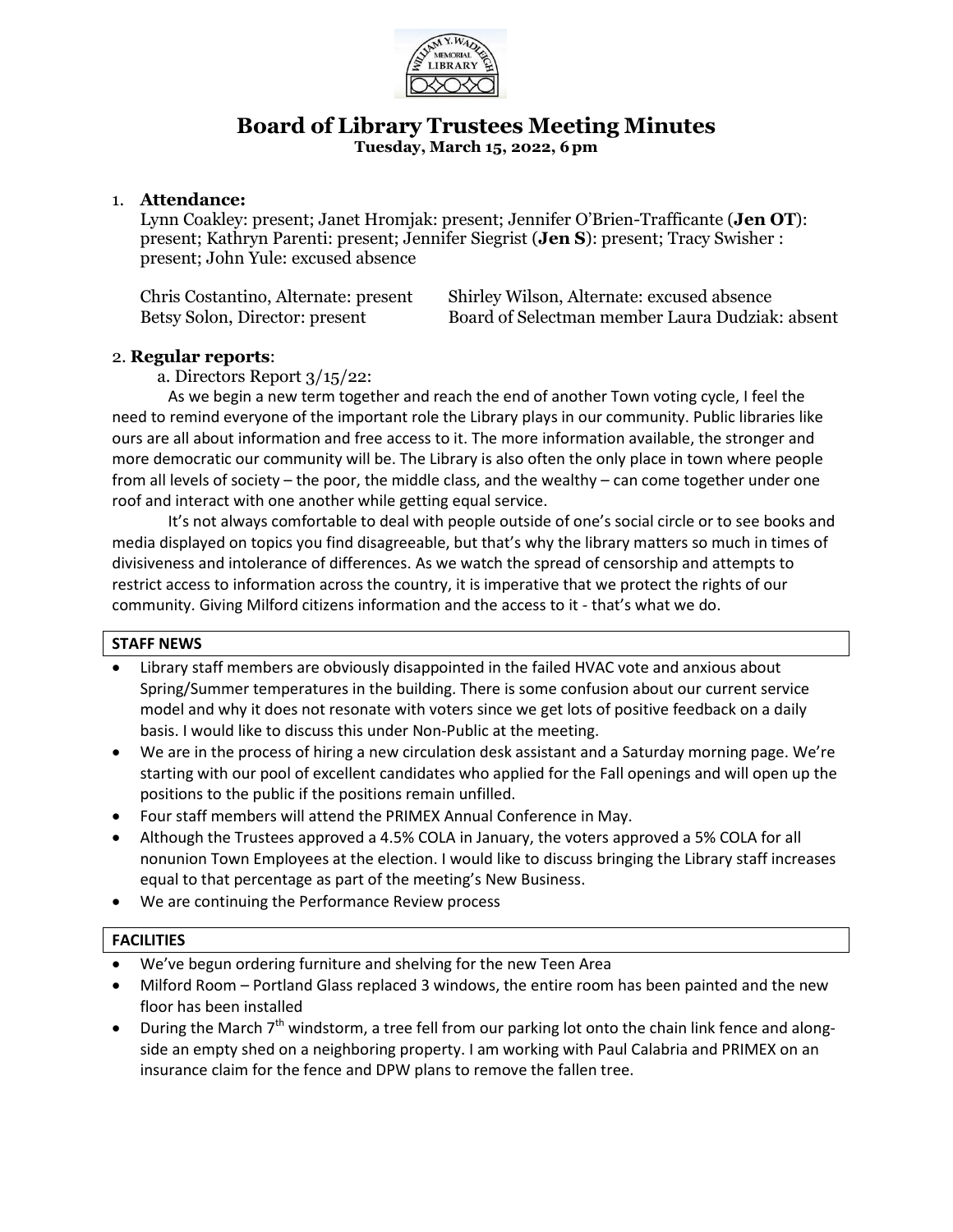- Lincoln Daley informed me that DPW will be repairing the retaining wall along Nashua Street between the Library and Franklin Street in the next few months.
- We expect to erect the 20'x30' tent in the upper level of the parking lot in May so we will have somewhere to offer services should the building become closed due to unsafe temperatures. It will also serve as an additional outdoor programming space for Summer Reading events.
- The Development Funds received a 35K donation towards an outdoor deck or patio to be built outside the Childrens' Room this summer. We have met with NH Custom Builders several times (the donors preferred vendor) to design the project and expect work will begin in May.

## **COVID PANDEMIC & REOPENING PLAN**

 HOURS: With Trustee approval, we plan to begin opening on Thursday evenings beginning April 1st. Below is a chart showing how our hours compare to other libraries in the area. We have only one patron who has complained about our hours and they have done so very aggressively, so you may be hearing from them at a Trustee meeting. As you can see from the chart, we are open the most weekday hours!

| Town               | <b>Days</b><br>Open/w<br>k | <b>Hours</b><br>Open/W<br>k | <b>Opening</b><br>Time | # Eves<br>Open | Eve<br>closing<br>time | Weekday<br><b>Hours</b> | Saturda<br>y Hours | Sunda<br>y<br><b>Hours</b> |
|--------------------|----------------------------|-----------------------------|------------------------|----------------|------------------------|-------------------------|--------------------|----------------------------|
|                    |                            |                             |                        |                | 8:30                   |                         |                    |                            |
| <b>Amherst</b>     | $\overline{7}$             | 53                          | 9:30 AM                | 4              | PM                     | 43.5                    | 5.5                | 4                          |
|                    |                            |                             | 10:00                  |                | 8:00                   |                         |                    |                            |
| <b>Brookline</b>   | 6                          | 37                          | AM                     | $\mathbf{1}$   | PM                     | 33                      | 4                  | closed                     |
|                    |                            |                             | 10:30                  |                | 8:00                   |                         |                    |                            |
| <b>Hollis</b>      | 6                          | 45                          | AM                     | $\overline{2}$ | PM                     | 38.5                    | 6.5                | closed                     |
|                    |                            |                             | 10:00                  |                | 2:00                   |                         |                    |                            |
| Lyndeborough       | 5                          | 20                          | AM.                    | $\mathbf 0$    | PM                     | 16                      | 4                  | closed                     |
| <b>Milford</b>     |                            |                             |                        |                | 7:30                   | 44.5(47.5               |                    |                            |
| $() =$ April 1     | 6                          | 49(51.5)                    | 9:00 AM                | 2(3)           | PM                     |                         | 4                  | closed                     |
|                    |                            |                             | 10:00                  |                | 8:00                   |                         |                    |                            |
| <b>Mont Vernon</b> | 5                          | 37                          | AM                     | 3              | PM                     | 34                      | 3                  | closed                     |
|                    |                            |                             | 10:00                  |                | 9:00                   |                         |                    |                            |
| <b>Nashua</b>      | 6                          | 51                          | AM                     | 4              | PM                     | 44                      | 4                  | 3                          |
|                    |                            |                             |                        |                | 7:00                   |                         |                    |                            |
| Wilton             | 5                          | 36                          | 9:30 AM                | 3              | PM                     | 32                      | 4                  | closed                     |

- MASKS: Most staff members are comfortable with making masks optional for all. The Children's Dept. would prefer to keep masks required for their in-person events until April, when they can bring the programs outside. We will abide by whatever decision the Trustees make at the meeting
- SOFT SEATING: Once the Milford Room, Teen Area and new Public Computer areas are open, we plan to restore soft seating to the Magazine and New Book areas. This will also allow us to open another meeting room or two as we remove the furniture from storage.
- PUBLIC COMPUTERS: As we work to transition from PCs to laptops for public use, we must address the ability for patrons to print from the laptops (and their phones). Reference staff is researching print utility options and I will bring those options/costs to the Board at a future meeting.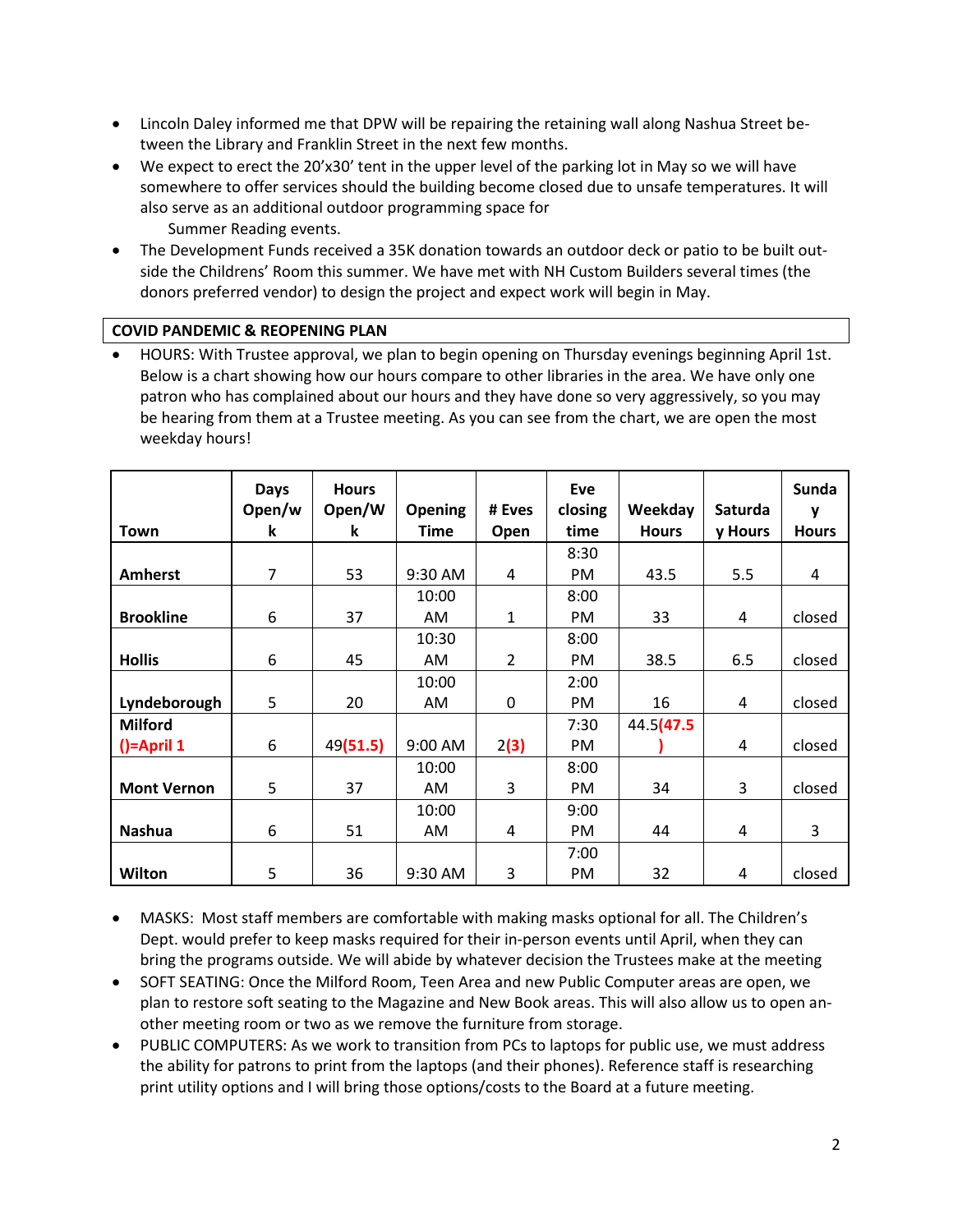## **PROGRAMS & SERVICES**

The Summer Reading Program will begin on June 17th and run for 7 weeks

- In-person story times have resumed and are very popular
- We are lining up a speaker to present on Ukraine
- Passport services are booming and we have processed over 200 applications since January 1st.

#### **OTHER NEWS**

- We've borrowed a scanner from the State Library and have begun digitizing materials from our NH History Collection. We're starting with the Milford property card file and Milford high school yearbooks and will move on from there.
- Rogers Memorial Library in Hudson will be joining our GMILCS consortium in April. The Circulation software will be down for 3-5 days as we add Hudson's data to our system.
- We've been experiencing "Tween" trouble over the past few weeks as middle school students come to the library looking for a place to hang out. Last week we brought in the school resource officer to help identify some boys who had a physical fight in front of the DVD section. The new Teen Area can't be completed soon enough!
- I will renew the Library's ZOOM account for another year
- The annual State Library report will be complete and submitted by March 31st

Respectfully Submitted, Betsy Solon

# **2. Election of Officers**

a. Motion made by Jen S and seconded by Lynn for Kathy Parenti as Chair. Kathy accepted. All approved. Motion made by Janet and seconded by Chris for Lynn as Treasurer. Lynn accepted. All approved. Motion made by Lynn and seconded by Chris for Janet as Secretary. Janet accepted. All approved.

# **3. Regular Reports:**

 a. Directors Report - One additional item regarding issues with the website. It is being worked and should be up shortly.

- b. February 15, 2022 minutes a motion was made by Chris and seconded by Lynn to accept the minutes. All approved.
- c. Treasurer's Report A motion was made by Jen OB and seconded by Jen S to accept the \$1,521 in gifts/donations. All approved.

# **4. Old Business:**

 a. Mask Policy & Reopening plan update – masks will be optional for the staff, but mandatory for children's programs. The Library is planning to increase hours into Thursday evenings starting in April.

 b. United for Libraries – reminder to take advantage of this free service with many good resources.

c. Any other old business – none.

- 5. **Public Questions and Comments:** Jay Duffy from 491 Nashua Street, Milford spoke at the meeting regarding a number of topics:
	- a. Appreciation for the Board's presentation at the Deliberative Session and his support of the warrant article.
	- b. Questions on the hours being expanded additional hours will be dependent on staffing (we are bringing a new hire up to speed) and due to the staffing levels,